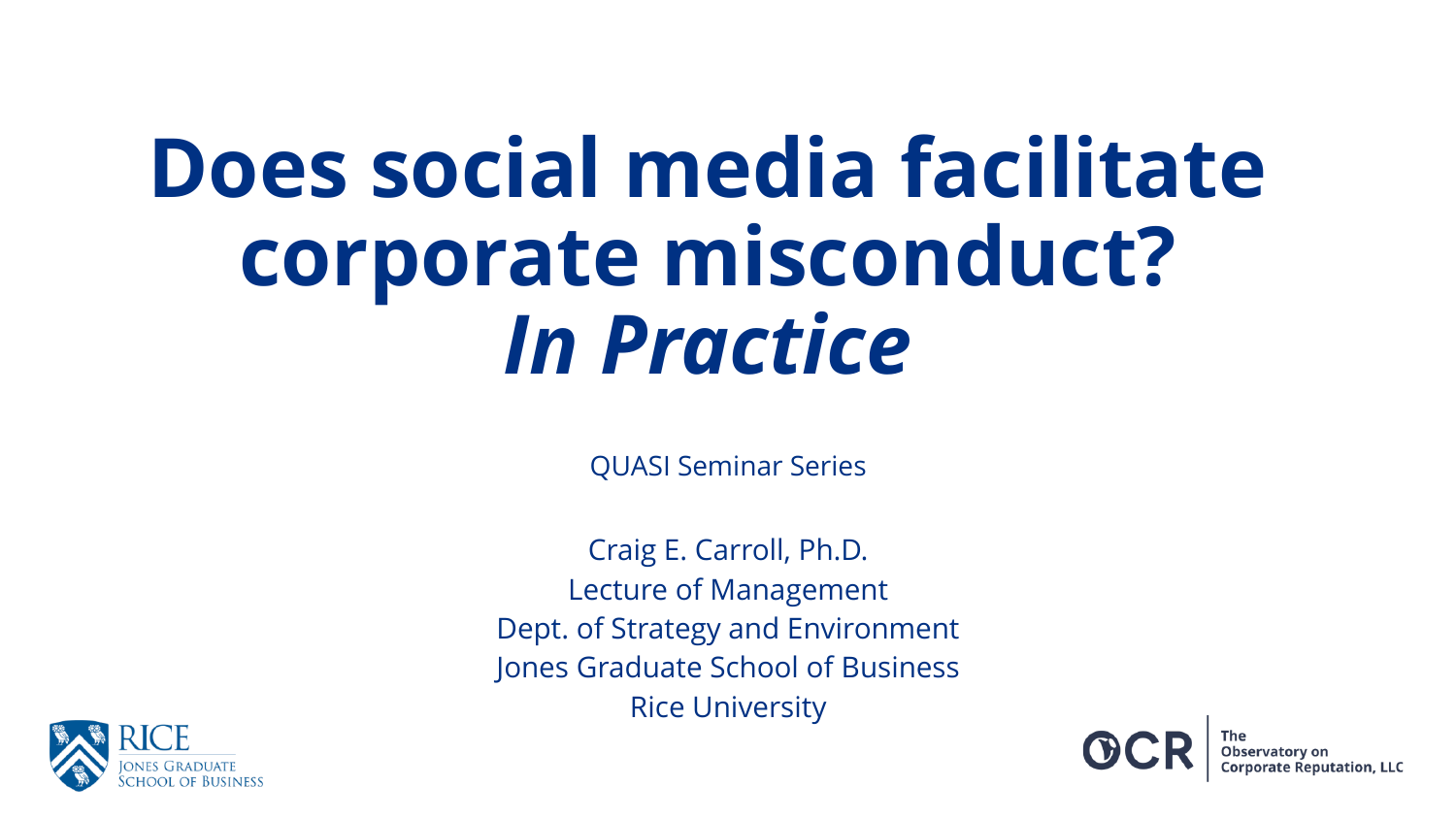### **Does social media facilitate corporate misconduct?**

**No.**

#### **But, social media do.** ☺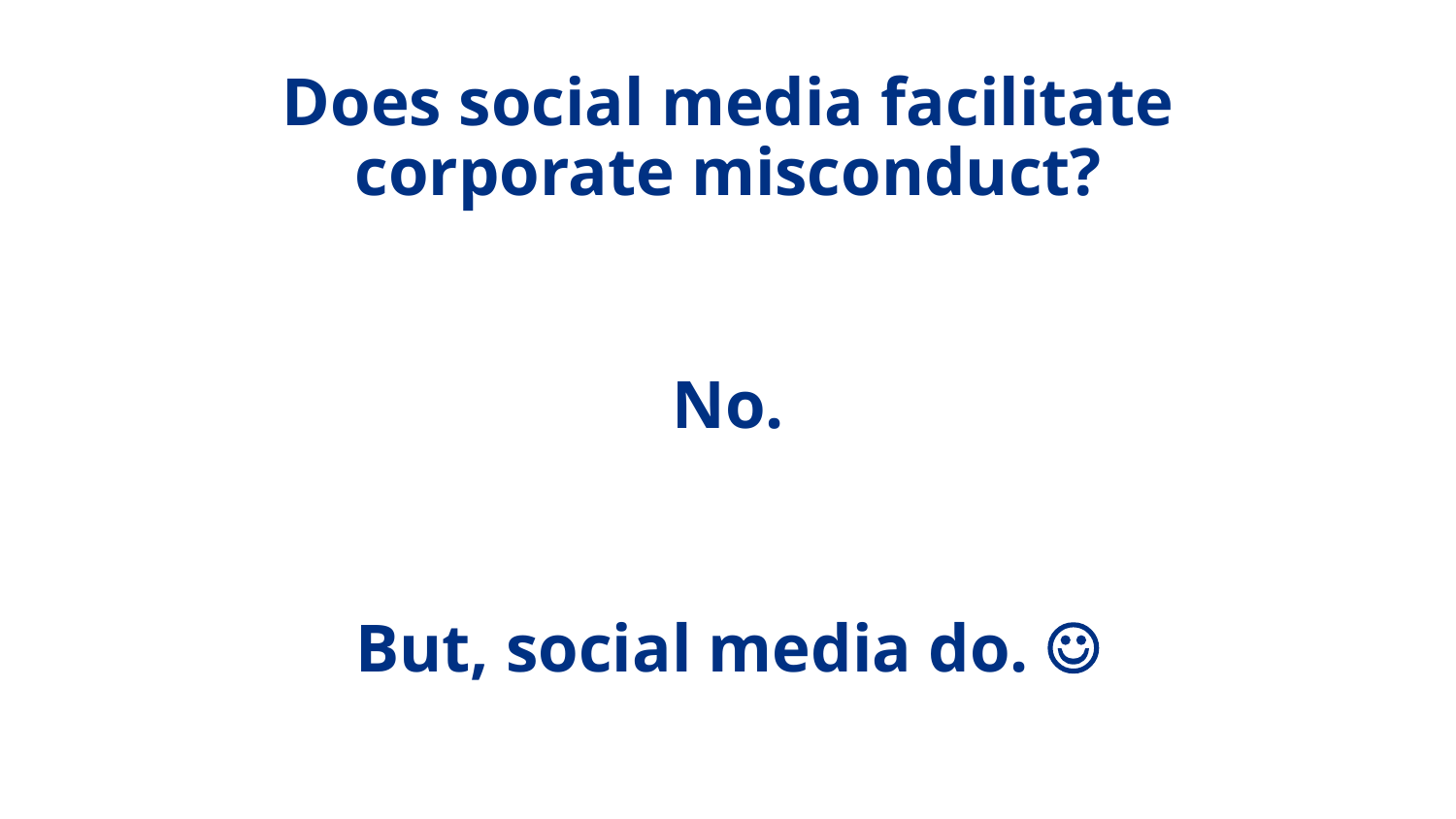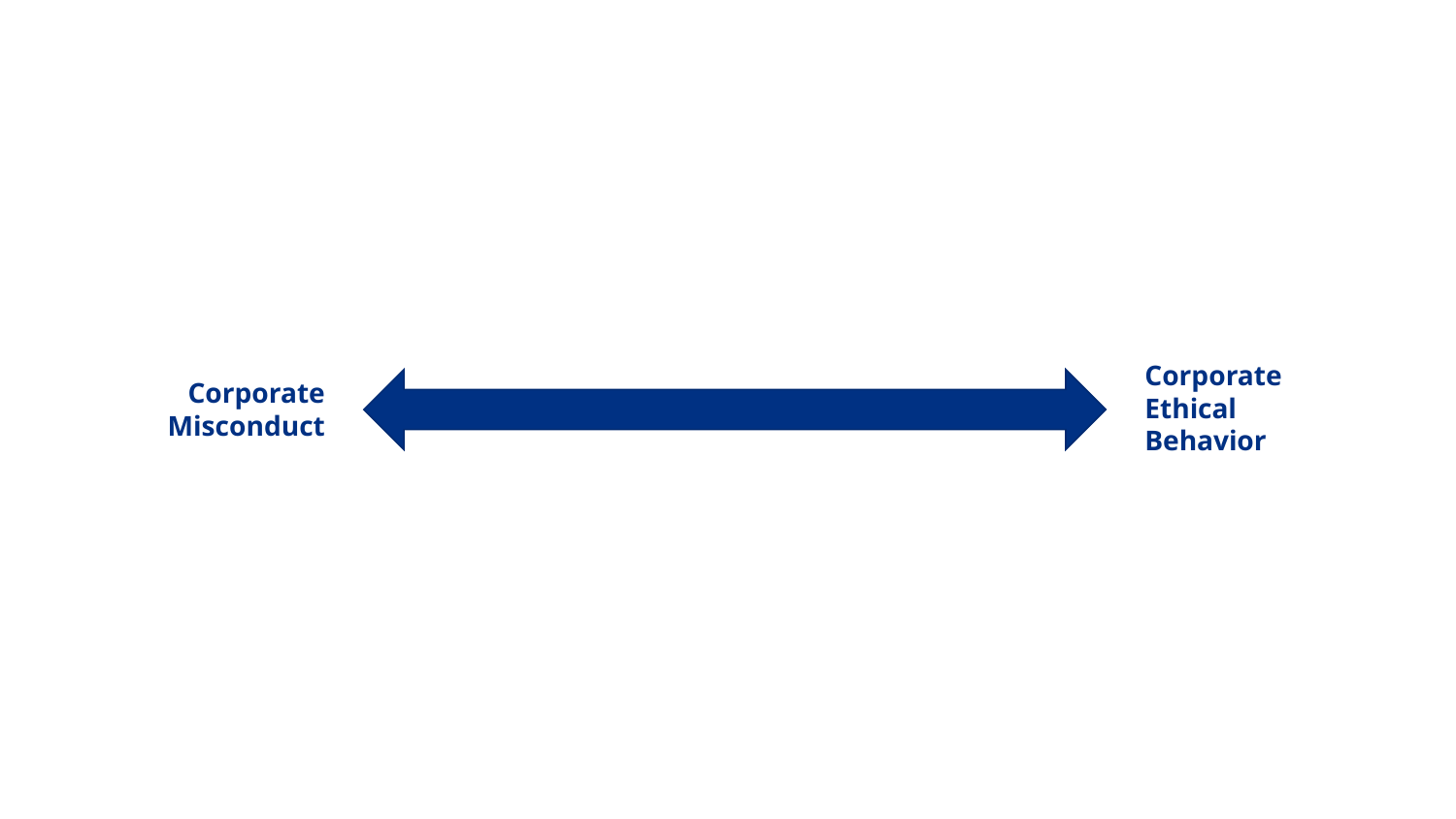Having high levels of ethical conduct does not mean you cannot also have high levels of corporate misconduct.

changes in media attention (Zyglidopoulos, et al 2010),



Zyglidopoulos, S. C., Georgiadis, A. P., Carroll, C. E., & Siegel, D. S. (2012). Does media attention drive corporate social responsibility?. *Journal of business research*, *65*(11), 1622-1627.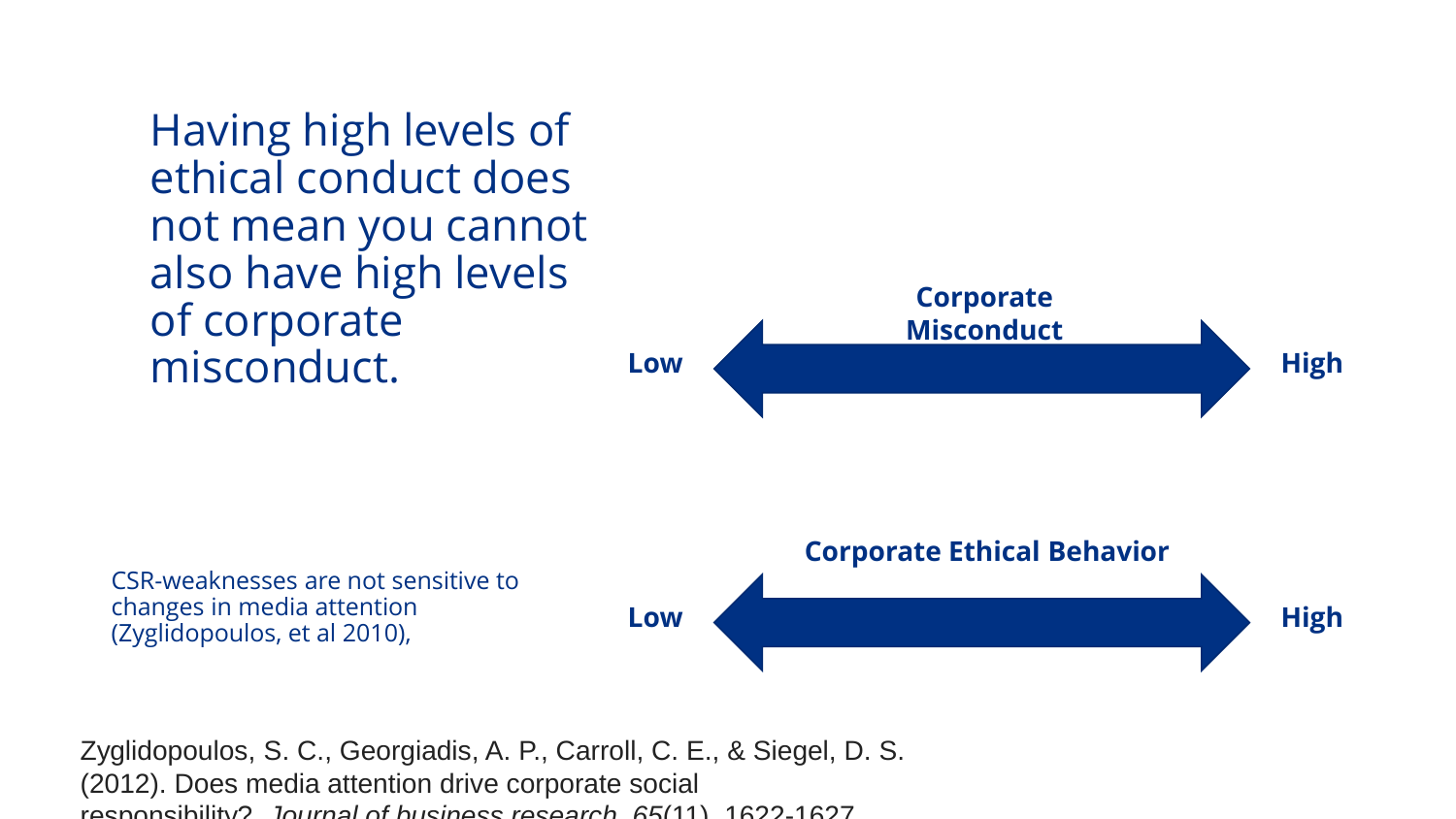### **Social media are not monolithic.**

**We need to move beyond Facebook and Twitter.**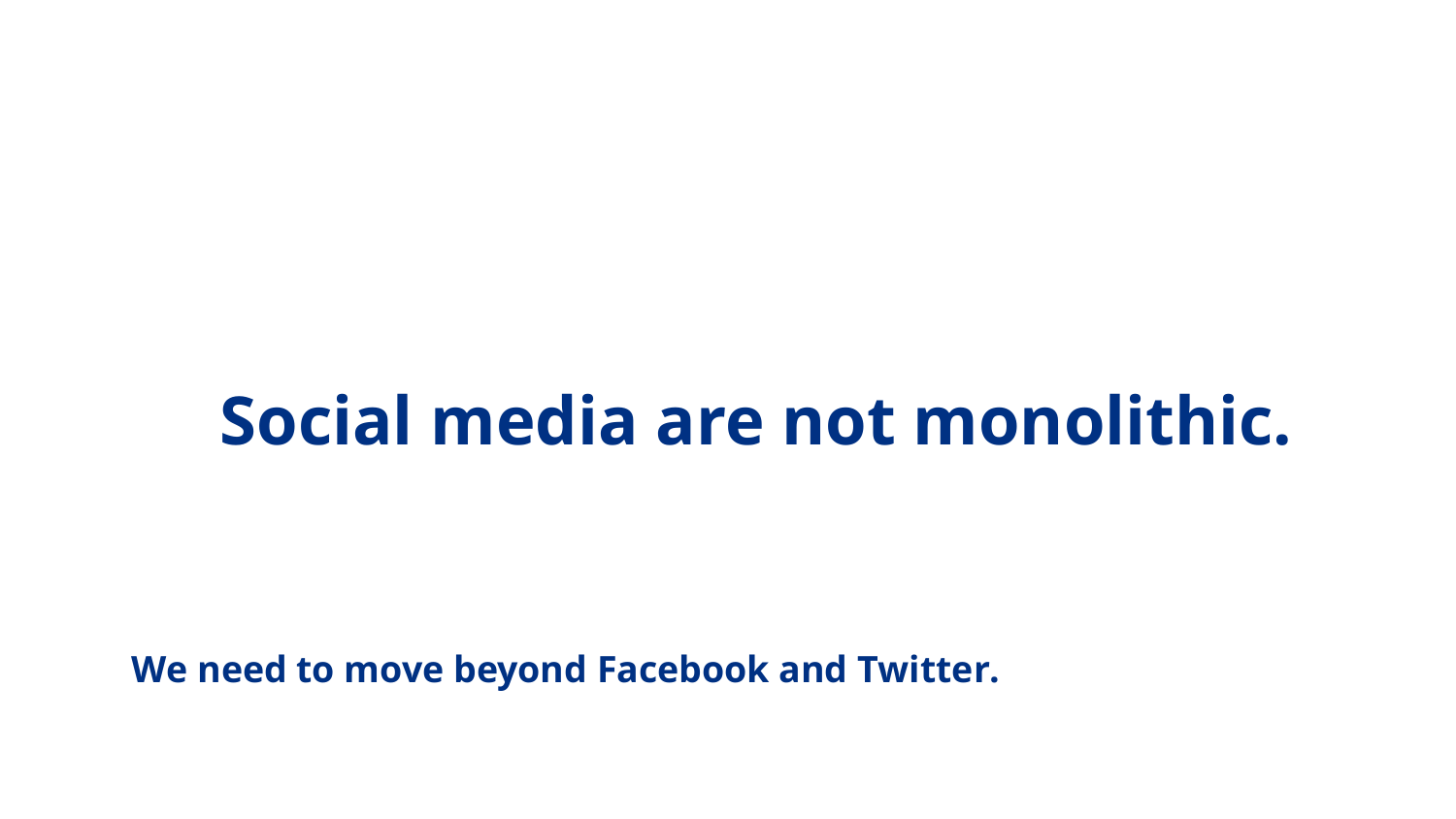

Source: Luma Partners, Terry Kawaja

@ 2012 Buddy Media, Inc. Proprietary and Confidential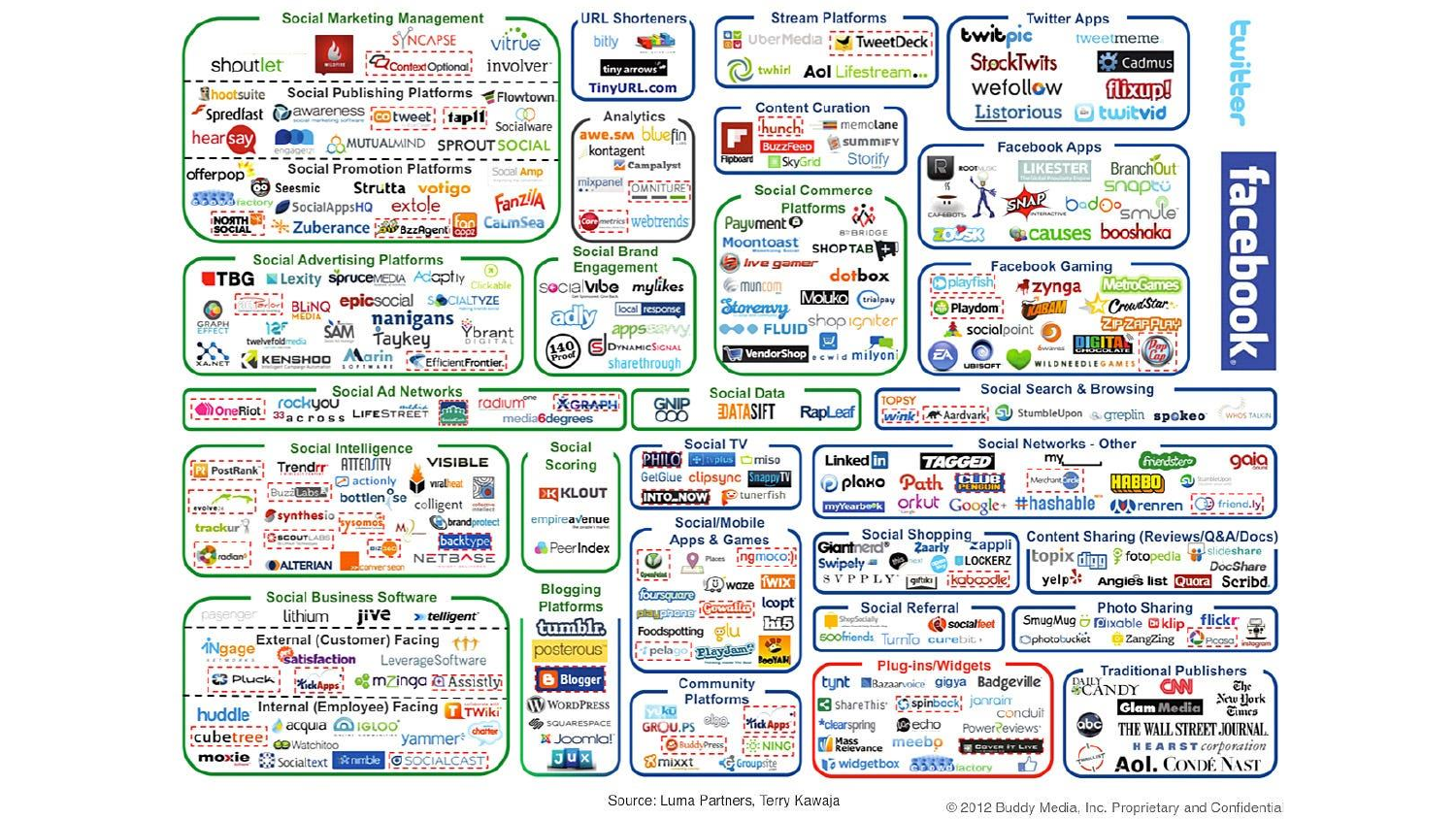### **Not just stakeholders, CAMPUS networks**

**Constituents– defined by "the vote" Audiences—defined by media or channels Markets—defined by the product or service Publics—defined the message (e.g., "Googling") Users—defined by technological engagement Stakeholders—defined by the interest in the organization**

#### **We need to think about misconduct beyond a stakeholder's lens.**

CAMPUS in Carroll, C. E., & Deephouse, D. L. (2014). The foundations of a theory explaining organizational news: the VT4 Framework of Organizational News Content and five levels of influence on its production. In *Organizations and the Media* (pp. 103-117). Routledge.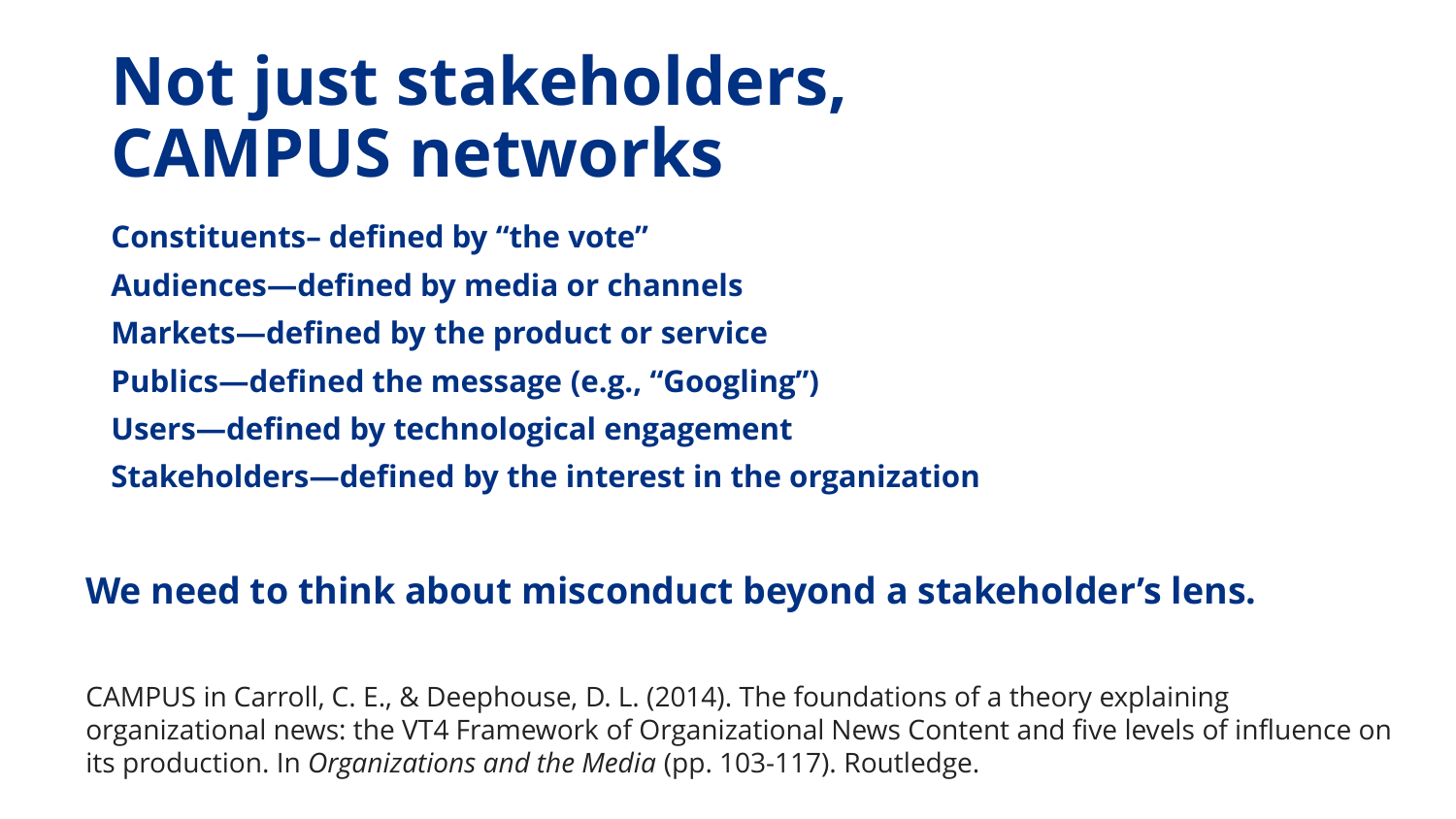#### **Emerging technologies outpace the law. And our theories and research.**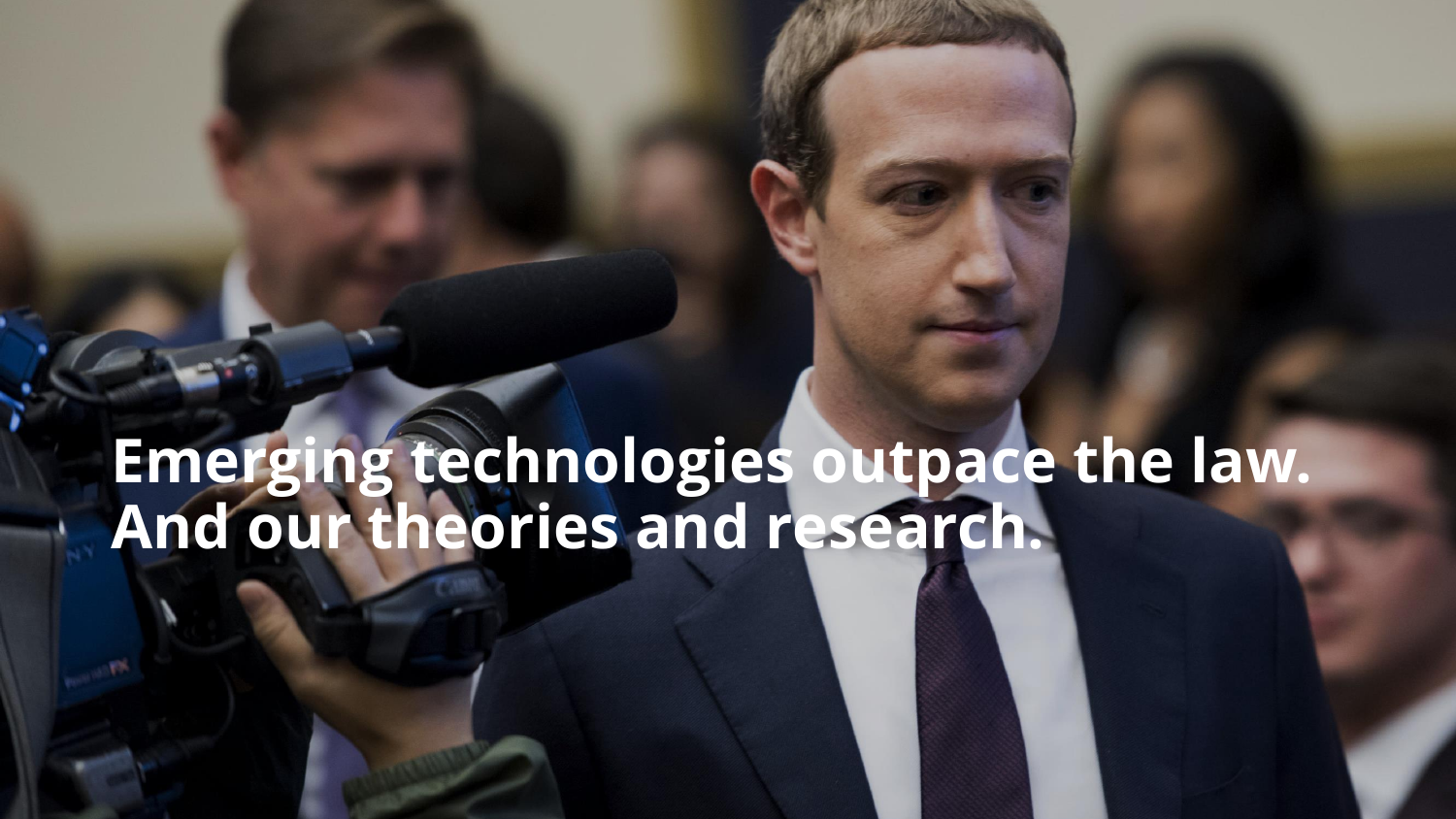

**Content is not neutral. There are multi-level layers of influence on the production of social media.**

Carroll, C. E., & Deephouse, D. L. (2014). The foundations of a theory explaining organizational news: the VT4 Framework of Organizational News Content and five levels of influence on its production. In *Organizations and the Media* (pp. 103-117). Routledge.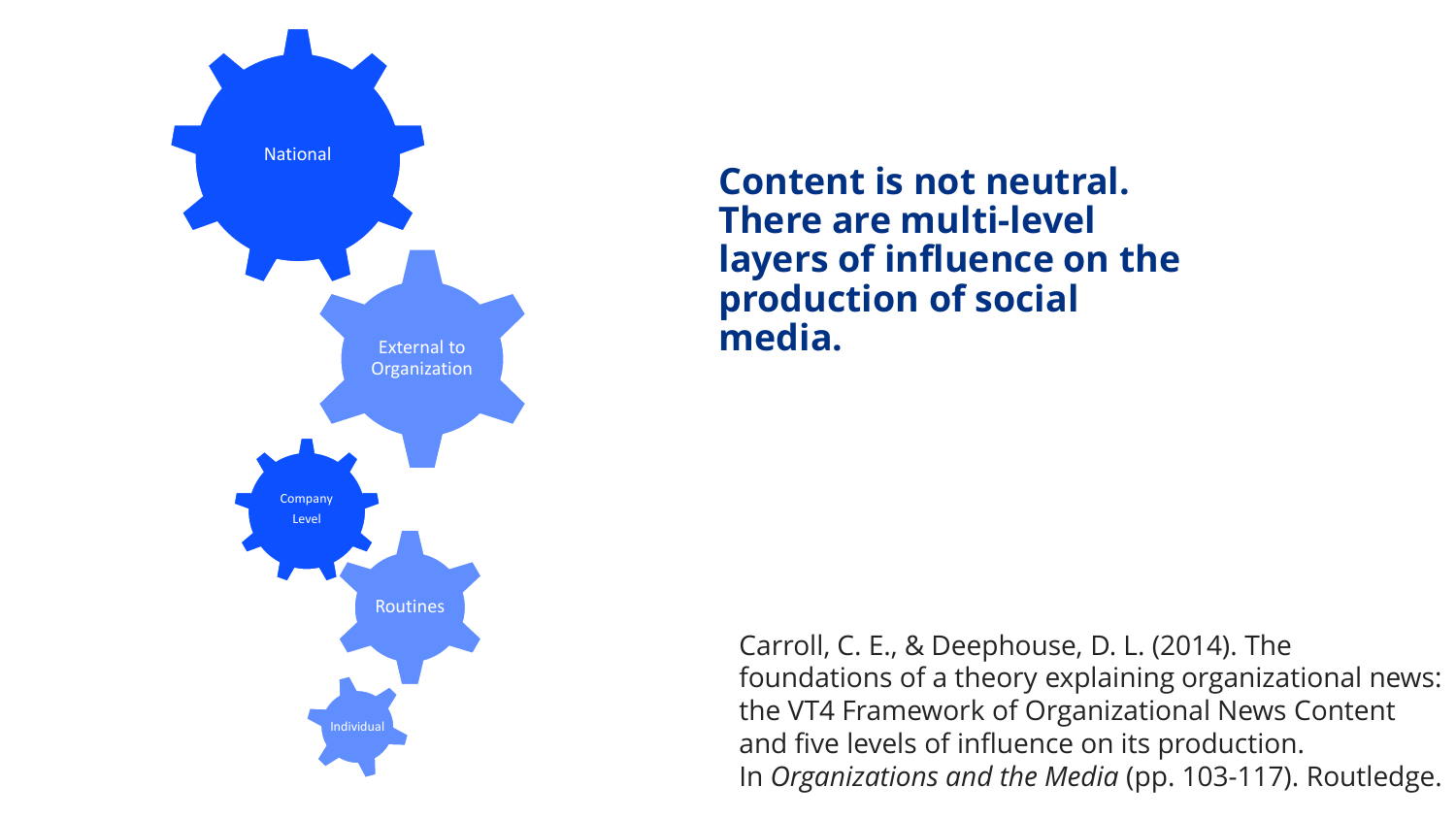#### VT<sup>4</sup>Media Salience Framework

Carroll and Deephouse (2014)



Carroll, C. E., & Deephouse, D. (2014). The Foundations of a Theory Explaining Organizational News: The VT4 Framework of Organizational News Content and Five Levels of Content Production. In J. Pallas, L. Strannegård, & S. Jonsson (Eds.), Organizations and the Media: Organizing in a Mediatize World (pp. 81-95). New York, NY: Routledge.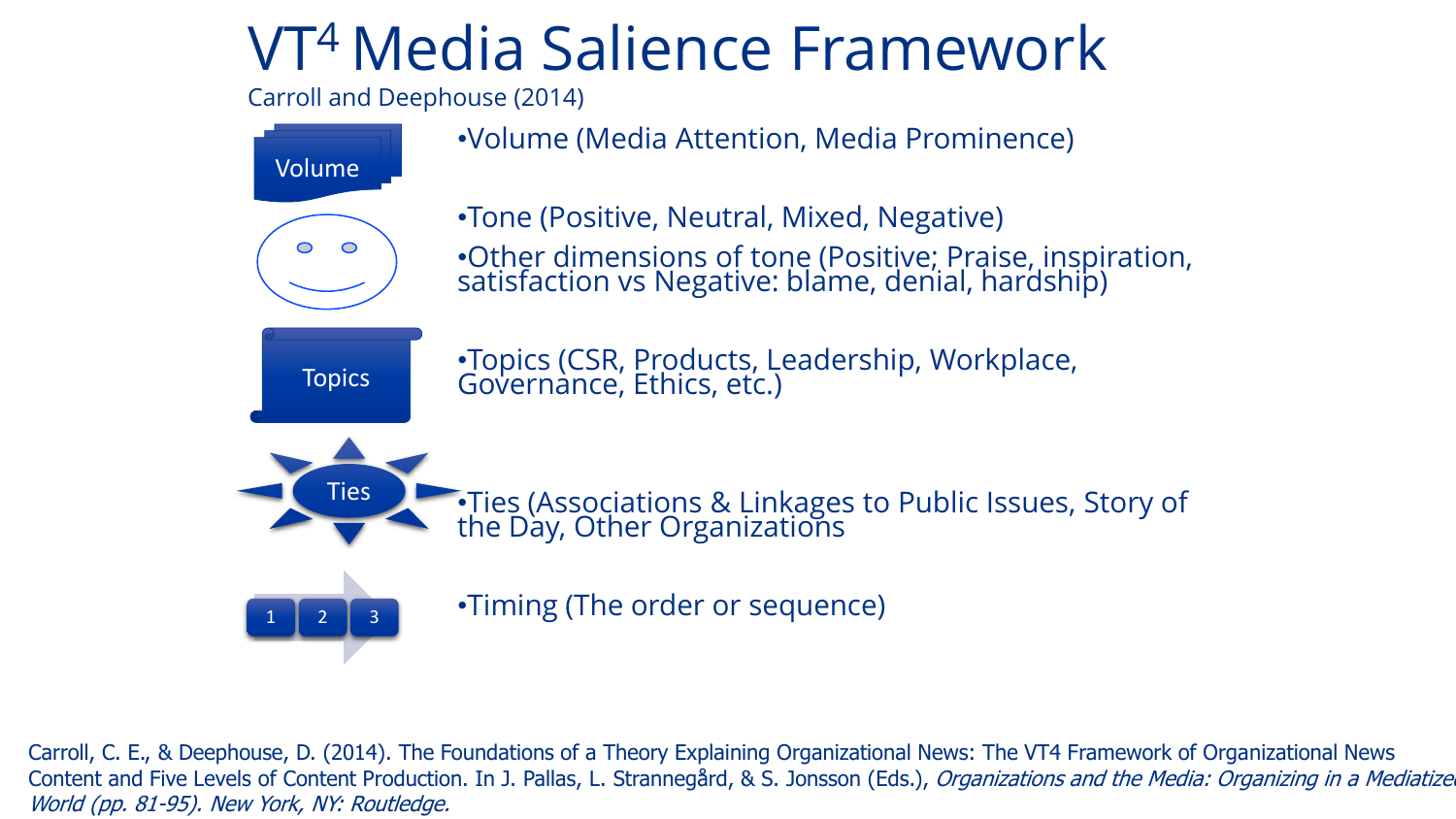### **New Social Media Landscapes**

- **The Metaverse**
- **AR vs. VR**
- **MR vs. XR**
- **DR Is AR**

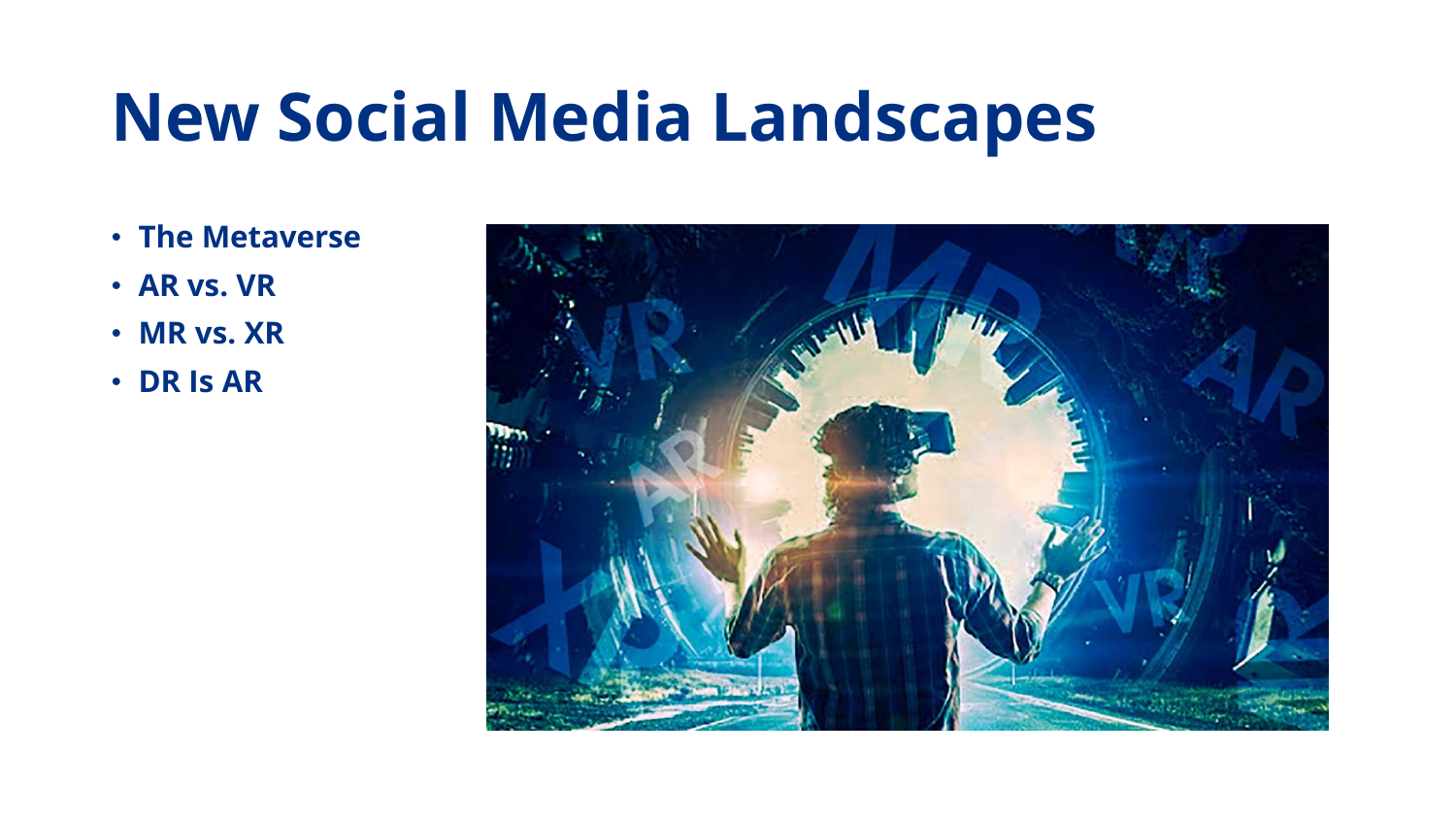### **One to Few Networks**

Low-cost tools to produce newsletters, podcasts..

These products can super-serve an audience but can also be a powerful vector for disinformation and misinformation because they don't have the editorial safeguards that protect traditional media.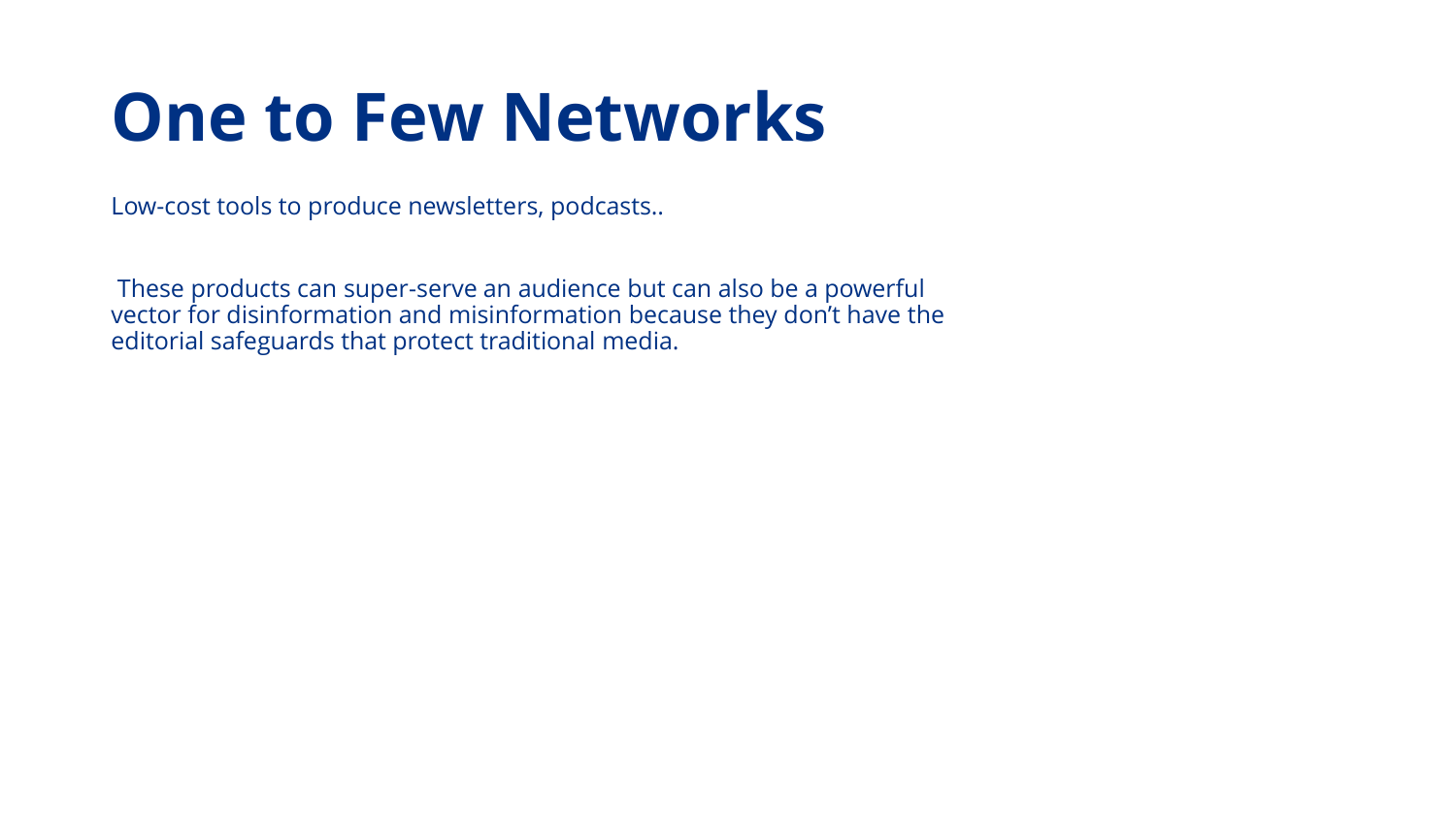## **New social media platforms**

- **1. AR Cloud**
- **2. HMDs and Smart Helmets**
- **3. Holograms**
- **4. Holographic Data Storage**
- **5. Personal Device Ecosystem**
- **6. Spatial Audio**
- **7. Spatial Displays**
- **8. Voice, Gesture, and Touchless Interfaces**
- **9. Volumetric**
- **10.WebAR/WebVR**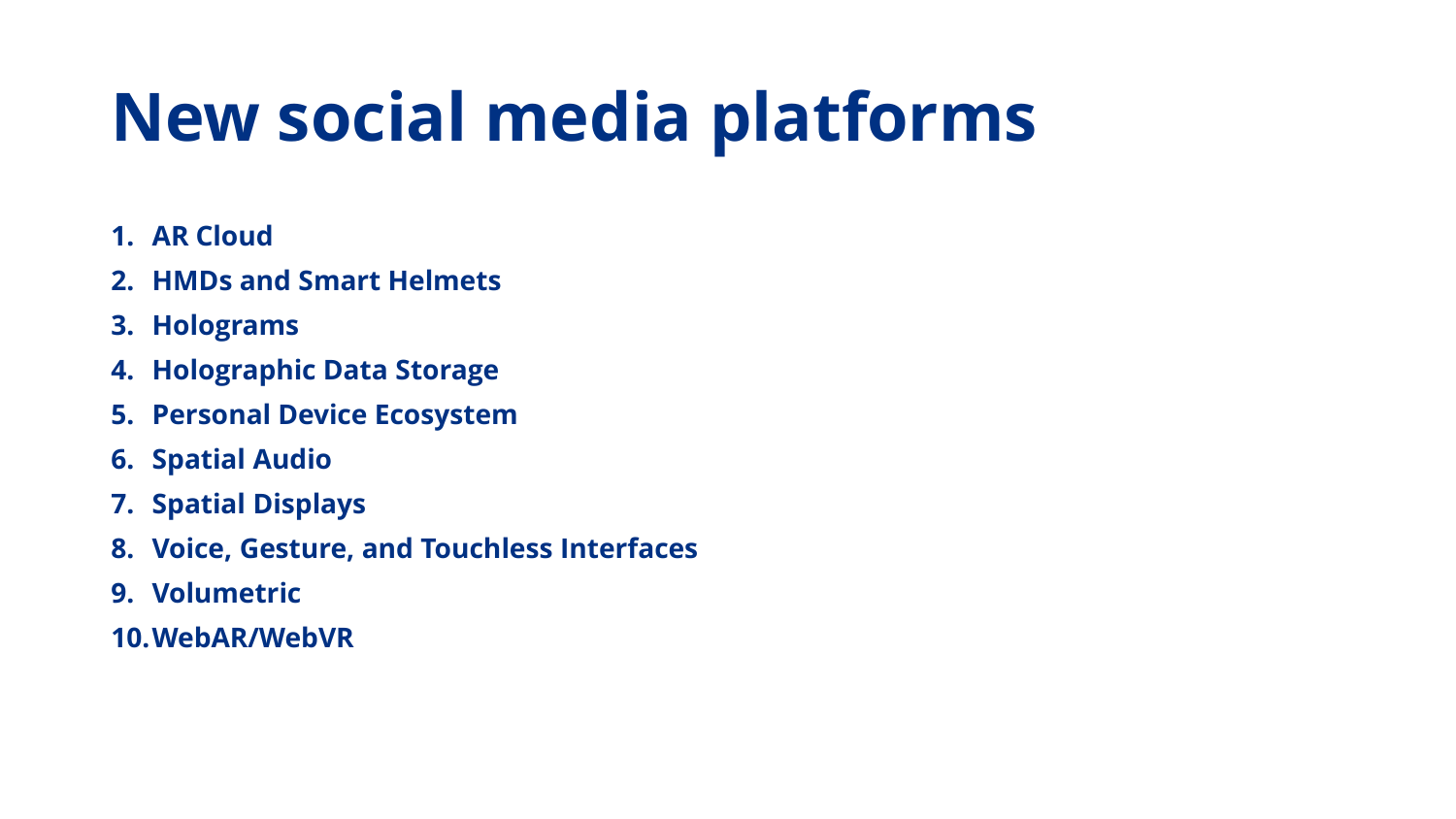## **Synthetic social media media**

- **Synthetic media for personalization at scale**
- **Synesthetic media in the workplace**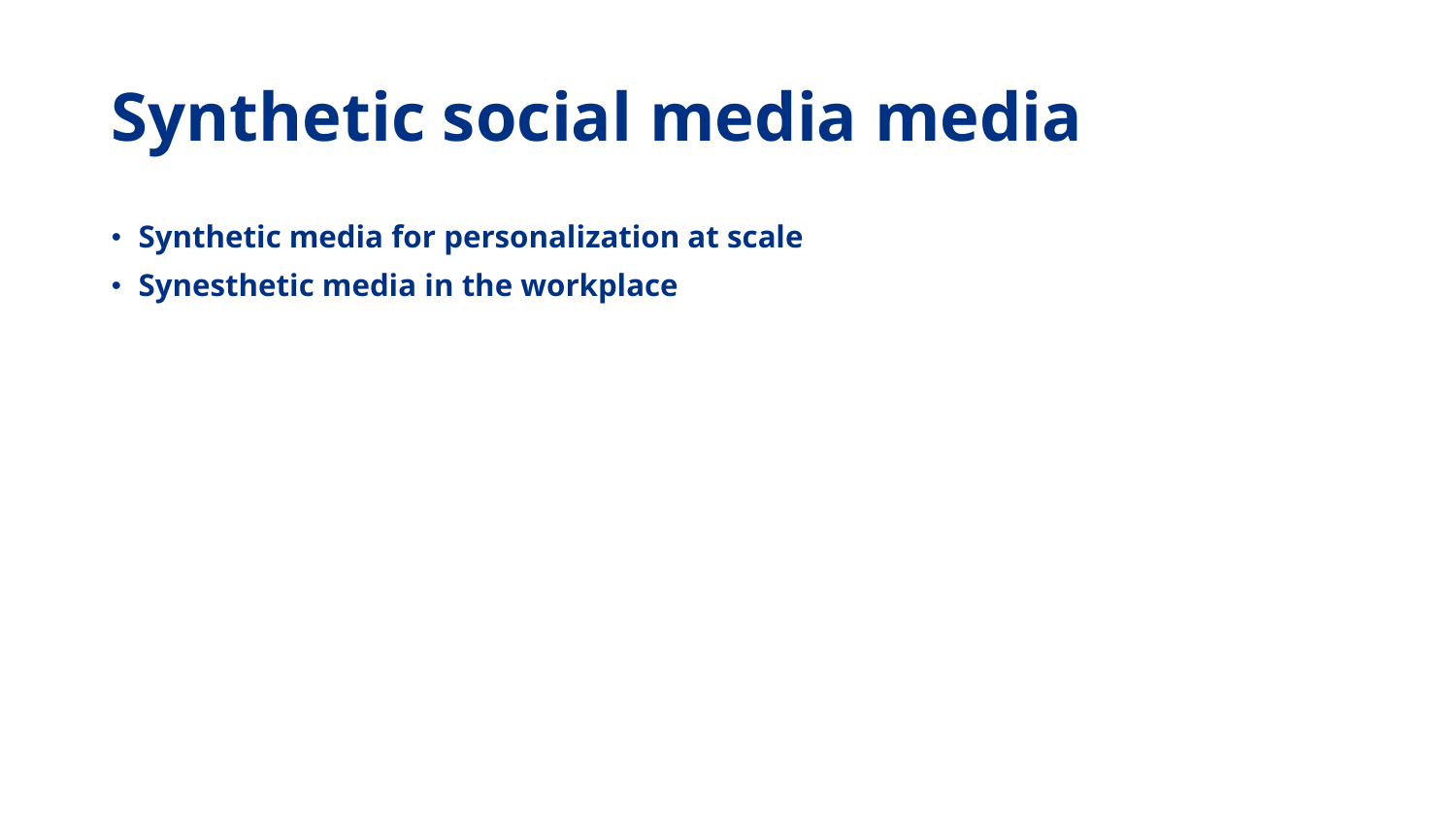# **Synthetic Media Policy and Regulation**

- **Sexual harassment**
- **Truth decay**
- **Deepfake detection**